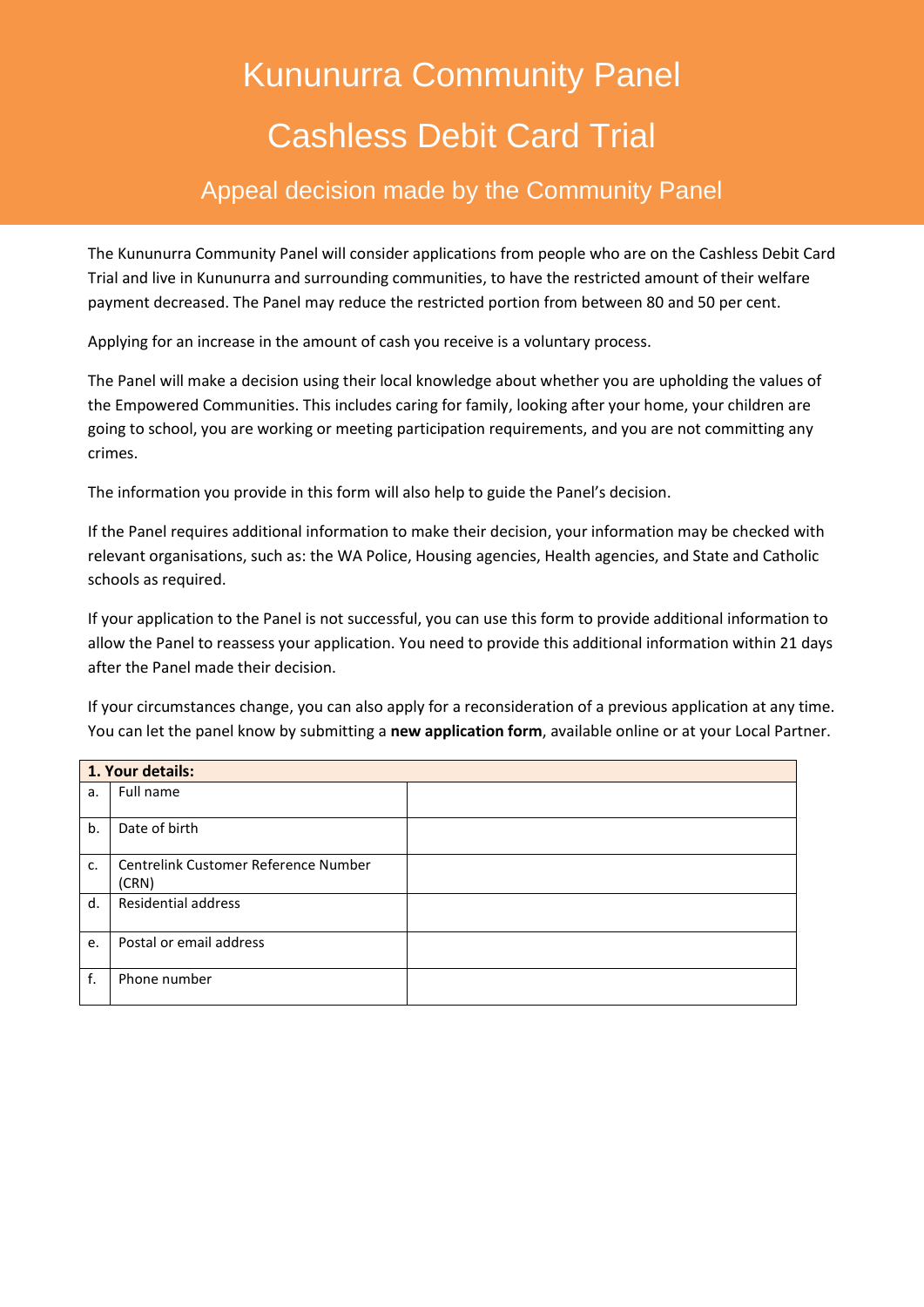| 2. Additional information:                                                                          |
|-----------------------------------------------------------------------------------------------------|
|                                                                                                     |
| Please provide additional information to allow the Panel to reassess your application to change the |
| restricted amount on your Cashless Debit Card. (Please attach a separate page if more space is      |
| needed).                                                                                            |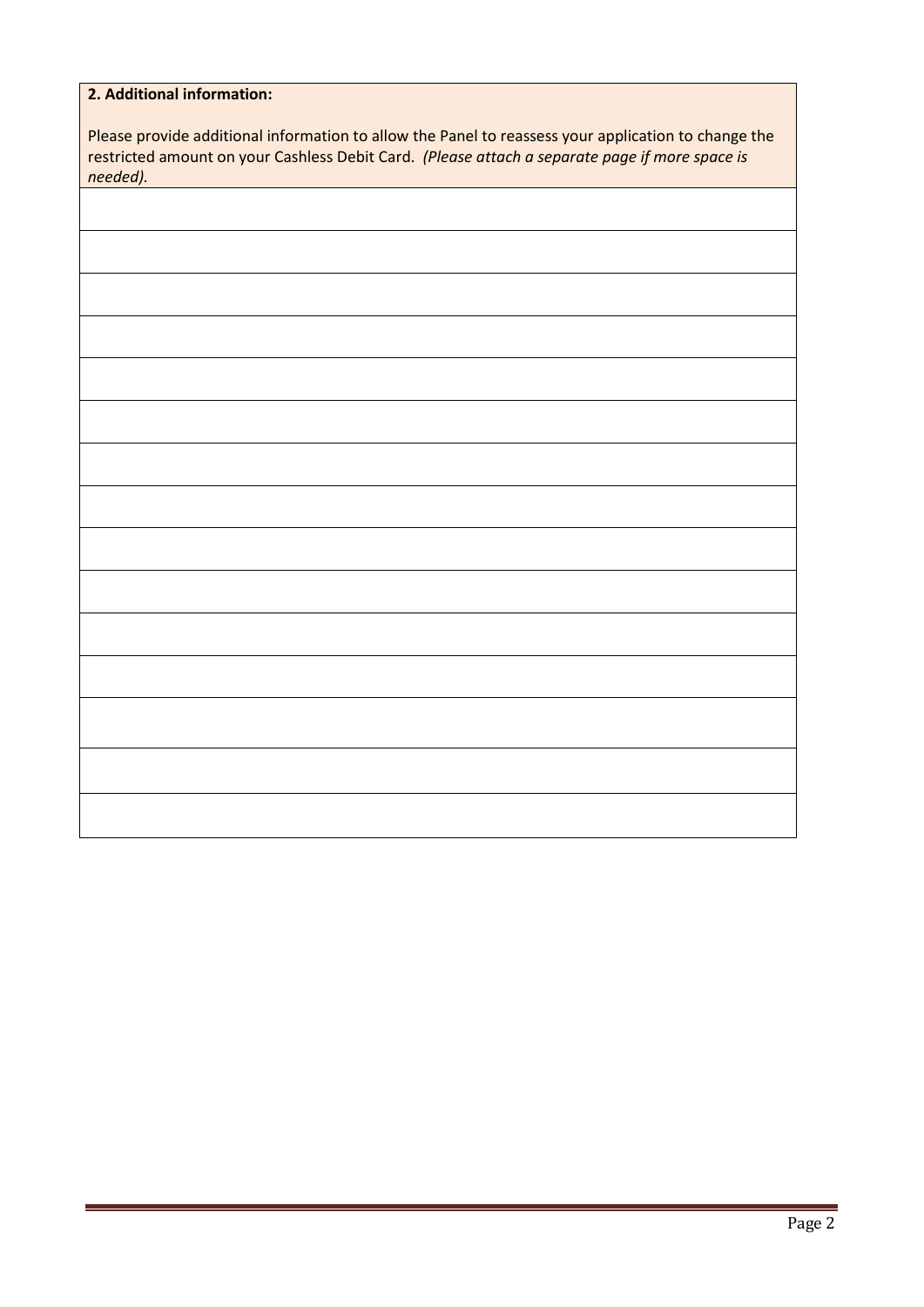### **6. Consent Form**

In some cases, the Panel may need to ask various State Services for more information to confirm what you have provided in your application and support their decision making process. Only authorised persons will have access to this data and will prepare a summary for the panel members.

| Ι,<br>(your name)                                                                                                                                                                                                                                                                                                |  |   |   |
|------------------------------------------------------------------------------------------------------------------------------------------------------------------------------------------------------------------------------------------------------------------------------------------------------------------|--|---|---|
| Please tick:                                                                                                                                                                                                                                                                                                     |  | Υ | N |
| give my consent to the Panel Administrator collecting the personal information I have provided in this form.                                                                                                                                                                                                     |  |   |   |
| give my consent for Western Australia Police to provide information surrounding any convictions I have had in the<br>past 12 months that were related to alcohol or drugs to the Panel Administrator                                                                                                             |  |   |   |
| give my consent for the Panel Administrator to provide my name and date of birth to Western Australia Police<br>give my consent for the Department of Housing to provide information about any debt, payment arrangements or<br>disruptive behaviour complaints in the past 12 months to the Panel Administrator |  |   |   |
| give my consent for the Panel Administrator to provide my name, date of birth and address to the Department of<br><b>Housing</b>                                                                                                                                                                                 |  |   |   |
| give my consent for the Community Housing Ltd to provide information about any debt, payment arrangements or<br>disruptive behaviour complaints in the past 12 months to the Panel Administrator                                                                                                                 |  |   |   |
| give my consent for the Panel Administrator to provide my name, date of birth and address to the Community<br><b>Housing Ltd</b>                                                                                                                                                                                 |  |   |   |
| give my consent for Kununurra Hospital to provide information about any incident where I may have presented to<br>the accident or emergency departments due to intoxication or required health assistance due to substance abuse to<br>the Panel Administrator.                                                  |  |   |   |
| give my consent for the Panel Administrator to provide my name, date of birth and contact details to Kununurra<br>Hospital                                                                                                                                                                                       |  |   |   |
| give my consent for Catholic Education to provide information on school attendance for all children in my care                                                                                                                                                                                                   |  |   |   |
| give my consent for the Panel Administrator to provide my name and date of birth to Catholic Education<br>give my consent for the Department of Education to provide information on school attendance for all children in<br>my care                                                                             |  |   |   |
| give my consent for the Panel Administrator to provide my name and date of birth to the Department of Education<br>give my consent for the Department of Child Protection and Family Support to provide information on the number                                                                                |  |   |   |
| (not the nature) of contact that I have had with this service.                                                                                                                                                                                                                                                   |  |   |   |
| give my consent for the Panel Administrator to provide my name and date of birth to the Department of Child<br><b>Protection and Family Support</b>                                                                                                                                                              |  |   |   |
| give my consent for East Kimberley Job Pathways to provide information on whether I am meeting my participation<br>requirements.                                                                                                                                                                                 |  |   |   |
| give my consent for the Panel Administrator to provide my name and date of birth to East Kimberley Job Pathways.<br>give my consent to the Panel Administrator providing my personal information received from the above authorities                                                                             |  |   |   |
| to the community panel<br>give my consent to the Panel Administrator notifying the Department of Human Services to have the restricted<br>amount of my payment changed to the amount decided by the Panel, understanding that the Panel will take into<br>account my requested amount                            |  |   |   |
| agree that if legislation varies the restricted portion of my payment to an amount that is lower than the amount                                                                                                                                                                                                 |  |   |   |
| decided by the panel, my restricted portion will be the lower amount determined by legislation<br>understand that de-identified information collected may be used to assist the ongoing management and evaluation                                                                                                |  |   |   |
| of the Cashless Debit Card Trial                                                                                                                                                                                                                                                                                 |  |   |   |
| Declare that the information I have provided in this application is true.                                                                                                                                                                                                                                        |  |   |   |
| <b>Signed</b><br><b>Name</b><br><b>Date</b>                                                                                                                                                                                                                                                                      |  |   |   |
|                                                                                                                                                                                                                                                                                                                  |  |   |   |